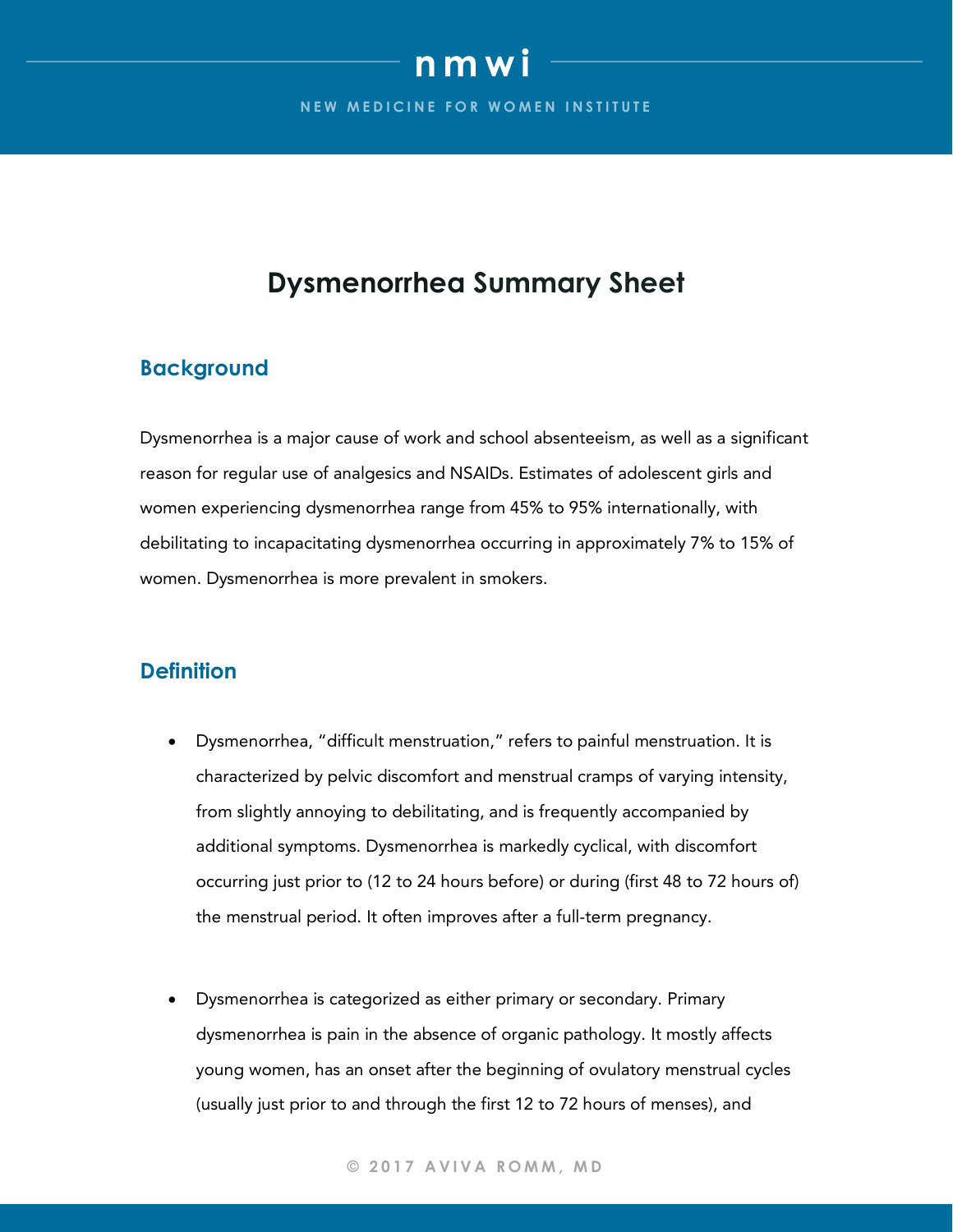typically improves over time. Secondary dysmenorrhea is associated with underlying pathology, for example, endometriosis or ovarian cysts. It occurs in the second to fourth (typically in the third and fourth) decades of life, may occur during, before, or after menses, presents with painful periods that have often become increasingly severe, and typically worsens over time. Primary and secondary dysmenorrhea are diagnosed by symptom picture, history of onset and occurrence, and the exclusion of underlying structural or pathologic abnormalities.

#### **Causes**

- Primary dysmenorrhea is caused by myometrial contraction induced by excessive cyclic prostaglandin PGF2a production (as much as seven times more PGF2a than asymptomatic women) in the secretory endometrium. Excessive prostaglandin also leads to increased intrauterine pressure.
- Concomitantly, this same form of prostaglandin causes smooth muscle contractility in other muscles, leading to other symptoms associated with dysmenorrhea.
- The etiology of secondary dysmenorrhea is the presence of underlying pelvic pathology.

## **Symptoms**

• Pelvic discomfort and menstrual cramps, that may be wave-like or constant, and which may radiate to the lower back, legs, and vulva, accompanying menstruation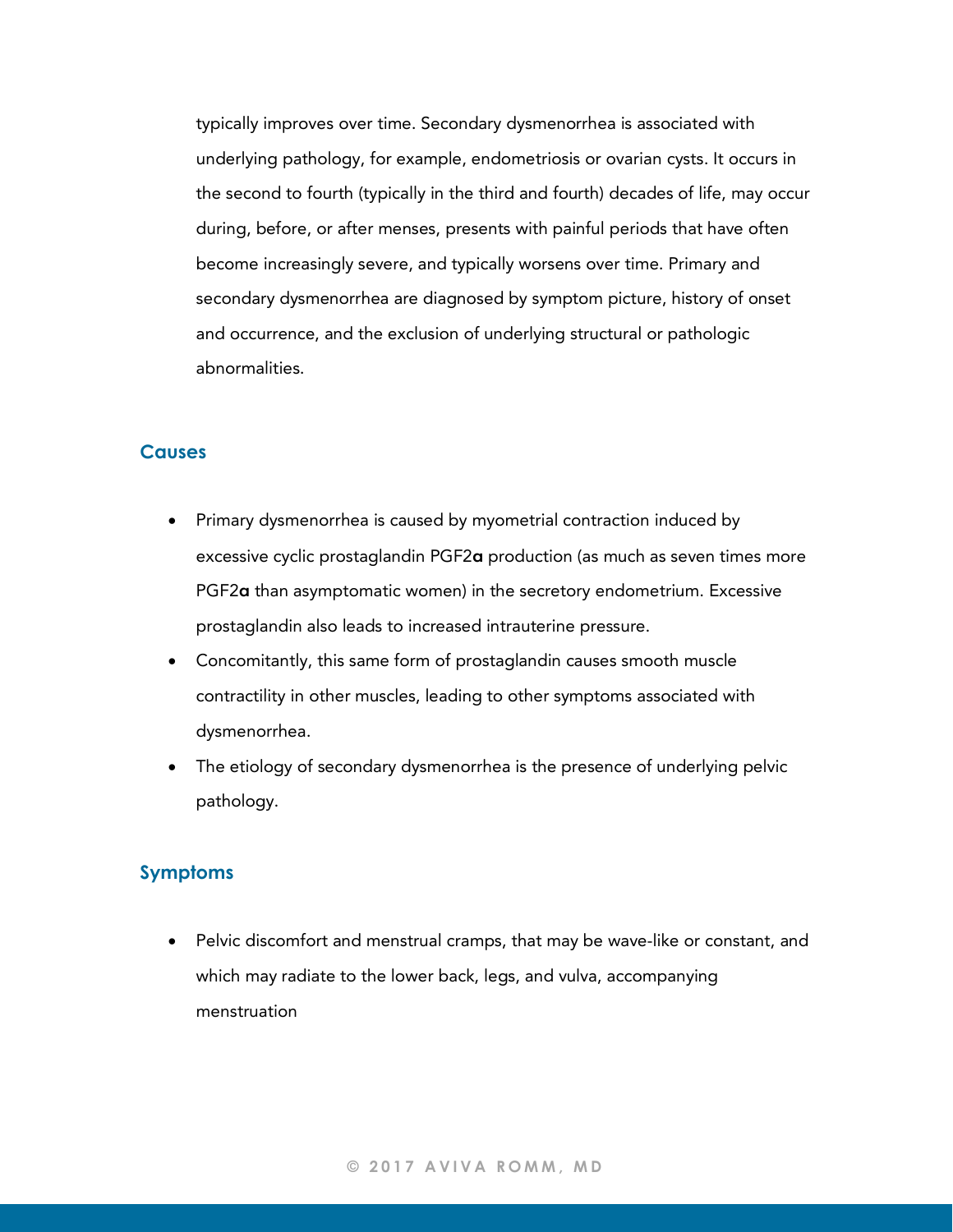- Pelvic heaviness, fullness, and aching that is typically worse when upright and active, and remits somewhat with rest and reclining postures, accompanying menstruation
- Backache, headache, dizziness, nausea, vomiting, and diarrhea may also accompany menstruation

## **Treatment**

*Conventional medicine approach:* prostaglandin synthetase inhibitors (PGSIs), NSAIDS, and oral contraceptives (OCs)

*Functional and integrative medicine approach:* Start with root causes - inflammation, hormone balance, environmental toxins/elimination, nutrients, beliefs/stress/sleep. A multifactorial approach incorporates an anti-inflammatory, Mediterranean style diet, reduction in exogenous estrogens, and improvement in hepatic clearance and elimination.

#### *Diet*:

- In human studies, a higher consumption of fish, eggs, fruit and a lower consumption of wine was correlated with a lower frequency of dysmenorrhea; intake of fish oil seemed to have a positive effect on pain symptoms of dysmenorrhea; and a low-fat vegetarian diet was associated with a reduction in dysmenorrhea duration and intensity.
- Salmon, tuna, and halibut contain linolenic acid, which helps to relax the muscles by manipulating production of the PG1, 2, and 3 series to increase the anti-inflammatory 1 and 3 series and decrease the pro-inflammatory 2 series.
- Seeds that contain linoleic acid such as pumpkin, flax, sesame, and sunflower also increase PGE3 levels.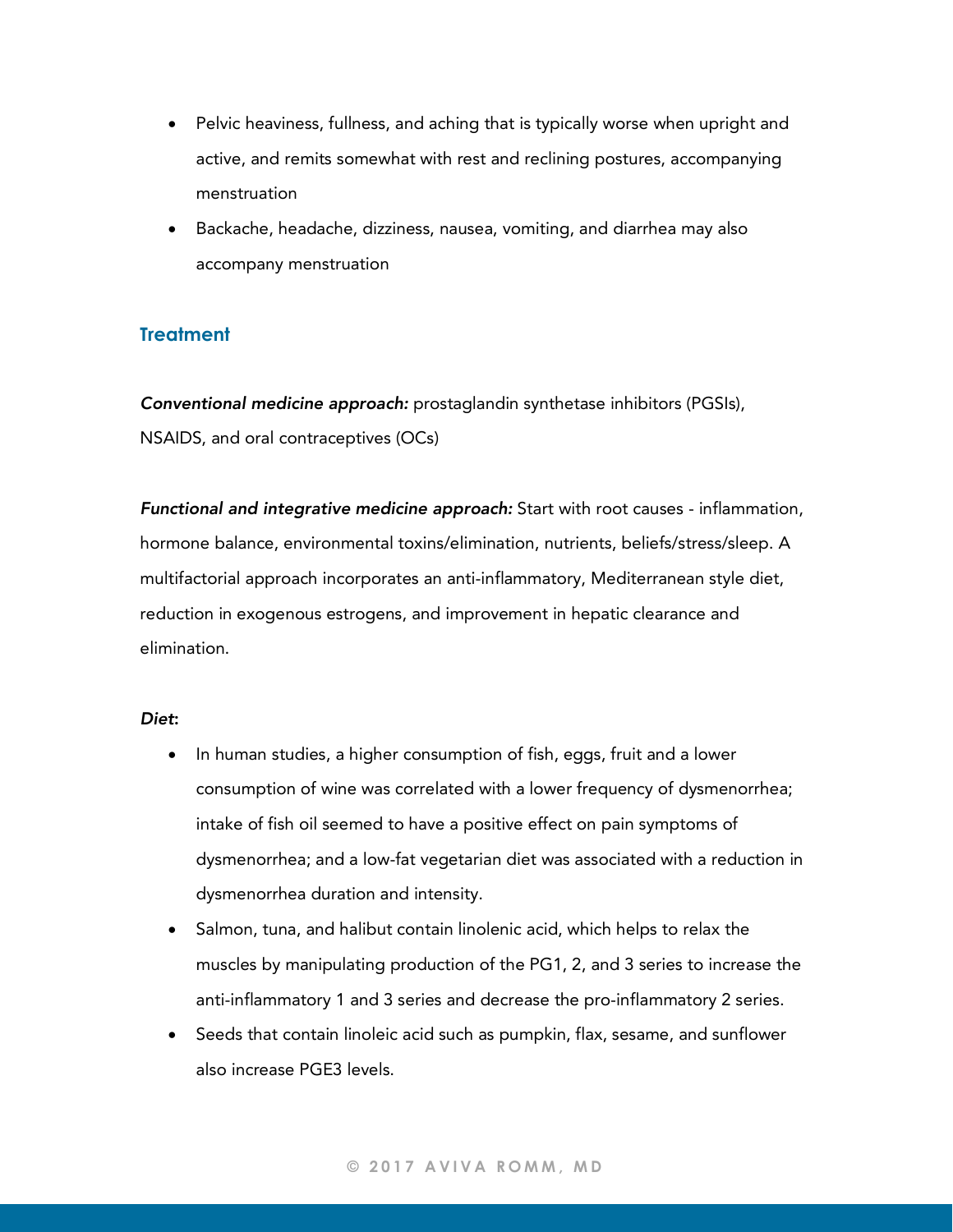#### *Sleep*:

• Not getting enough good quality sleep leads directly to inflammation due to disruption in circadian rhythm and our cortisol cycles and can increase the amount of period pain women experience and reduce their ability to cope with it.

#### *Botanicals:*

- Lavender essential oil and other EO aromatherapy aids in overall relaxation and may be used to address dysmenorrhea and associated discomforts.
- Cramp bark, black haw, and black cohosh considered among the most important and reliable uterine antispasmodics and tonics by herbalists, midwives, and naturopathic physicians. Black cohosh is approved by the German Commission E for the treatment of premenstrual complaints and dysmenorrhea.
- Motherwort has also been used traditionally for dysmenorrhea, has demonstrated uterine spasmolytic and sedative effects, and is considered a uterine tonic.
- Ginger root used both internally and topically as a warming circulatory stimulant and anti-inflammatory in the treatment of dysmenorrhea. Its positive effects in relieving nausea have been demonstrated, making it especially useful when there is dysmenorrhea accompanied by nausea and vomiting. The dose is 500 mg (ginger root powdered in capsules) three times/day, though up to 3,000 mg/day is considered safe and is recommended in divided doses. Ginger root can also be taken as a hot tea, tincture, fomentation, or hot bath.
- Cinnamon has been found to be similarly effective for reducing pain, nausea, and vomiting with primary dysmenorrhea.
- Fennel seed used in traditional remedies for treatment of dysmenorrhea, a usage that might be related to the antispasmodic effects of FEO.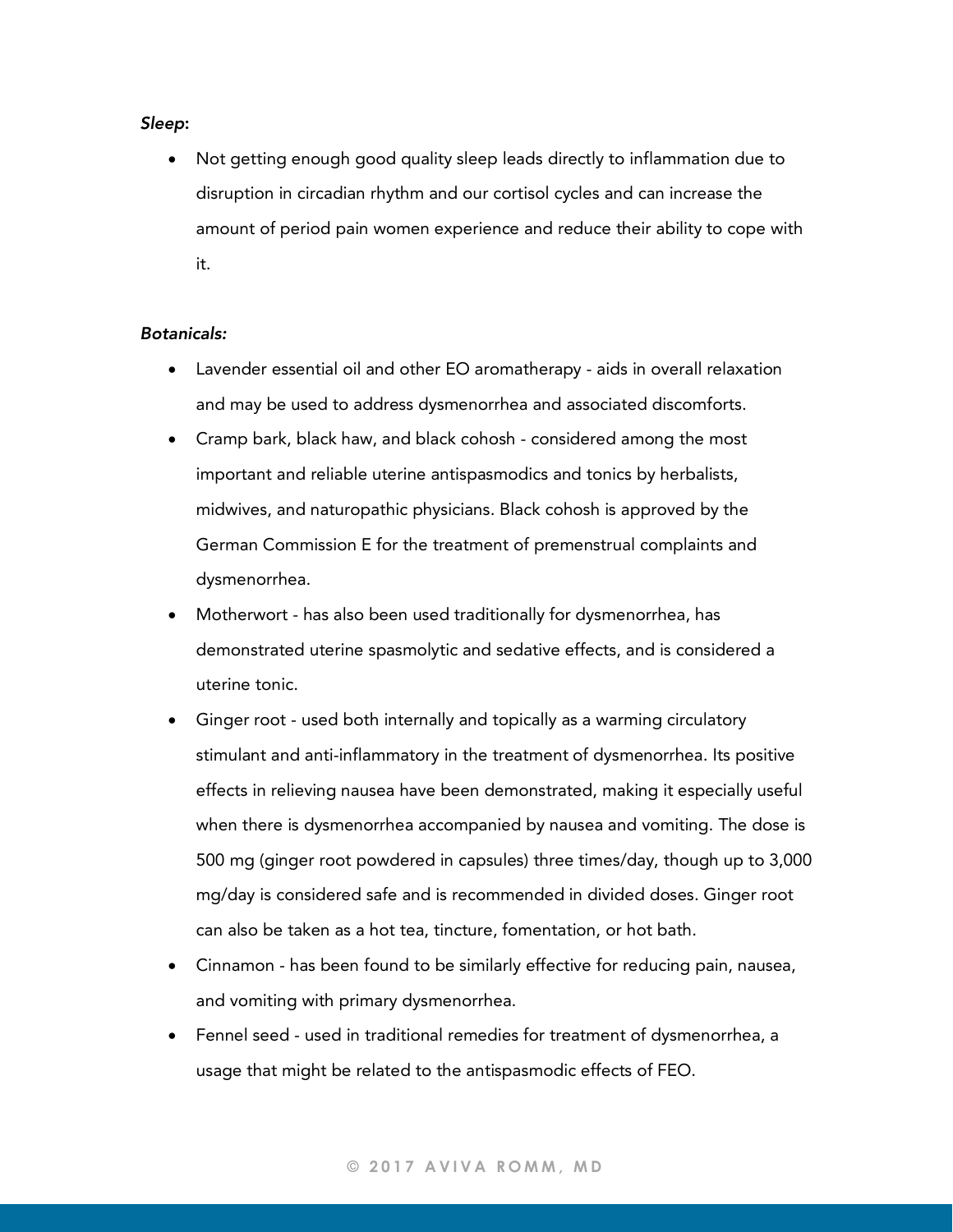- Peony and licorice peony is an important herb in TCM for the treatment of dysmenorrhea and muscle cramping. The TCM herbal medicine shakuyakukanzo-to (consisting of an equal amount each of peony and licorice) may exert its action against dysmenorrhea through preventing prostaglandin production.
- Peppermint oil (capsules)
- Valerian
- Fenugreek
- Chamomile
- Vitex
- Cannabis limited research data, but strong historical and self-medication data.

#### *Aviva's Herbal Formulae:*

For acute pain during menses (can be taken for several days prior to anticipated onset of menses), combine equal parts of:

- Cramp bark or black haw
- Wild yam
- Motherwort
- Black cohosh
- Ginger Total 100 mL

Dose*:* 2 to 4 mL tid. For severe cramping pain, take the above tincture every 2 hours; add 1 mL Jamaican dogwood (*Piscidia piscipula*) every 2 hours, not to exceed six doses per day, or more than 2 days.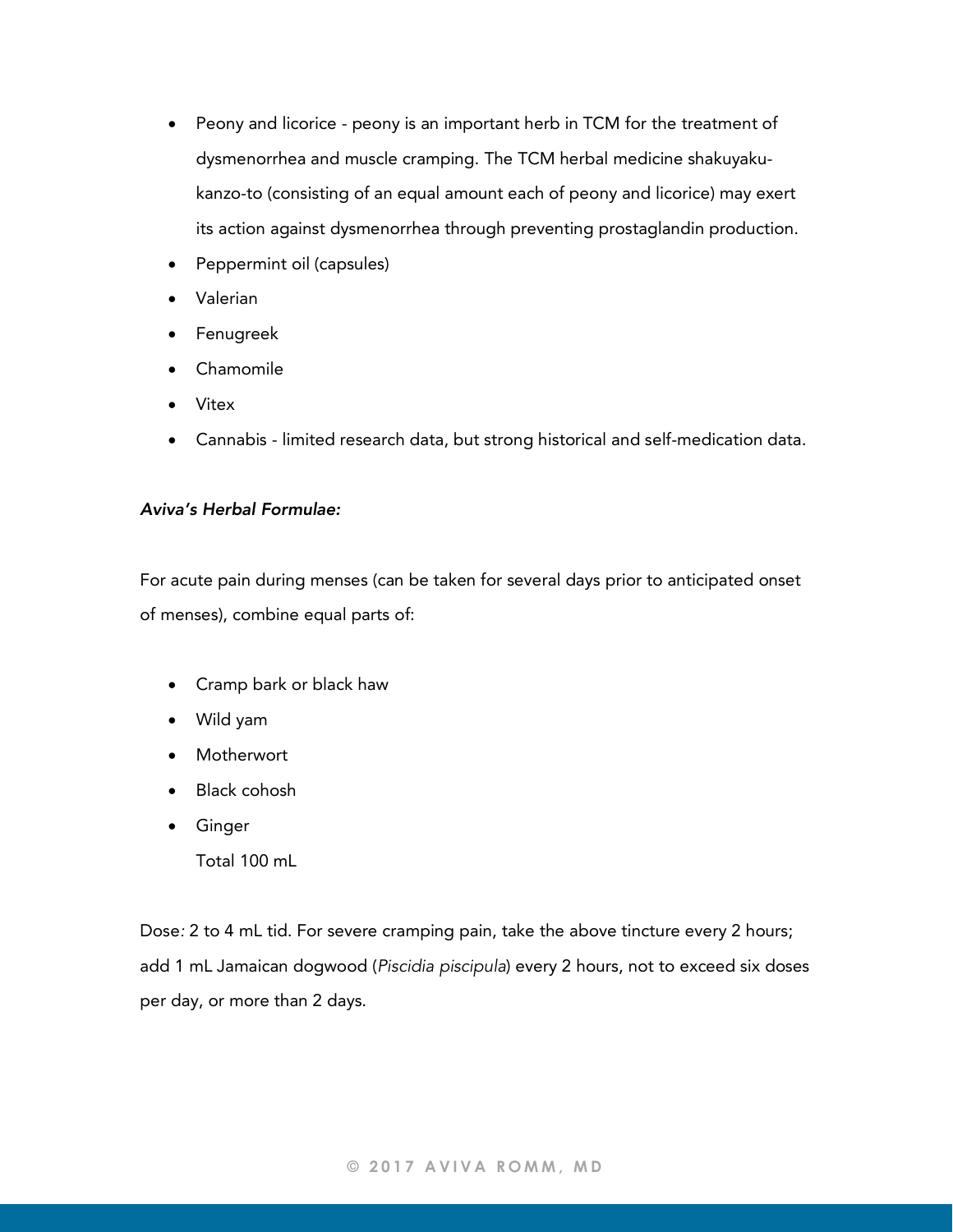For severe, acute cramps, combine equal parts of:

- Cramp bark or black haw
- Jamaican dogwood
- Cordydalis
- Pulsatilla Total: 100 mL

Dose*:* Take 1.5 mL every 20 minutes for six doses, or 2 mL every 30 minutes for four doses to relieve acute pain. This can be repeated twice daily at least 4 hours apart, but should not exceed this dose.

#### *Supplements:*

- Vitamin D
- Thiamine
- Vitamin E (Note: Vitamin E can increase bleeding time, so use should be monitored in patients with blood clotting disorders or those taking anticoagulant medication)
- Calcium
- Calcium + Vitamin D
- Magnesium a cofactor in delta-6 desaturase involved in anti-inflammatory prostaglandins (PGE1) and exerts a relaxing effect on skeletal and smooth muscle cramping. The recommended dose is generally 300 to 600 mg three times daily for several days prior to the onset of menses.
- EFAs